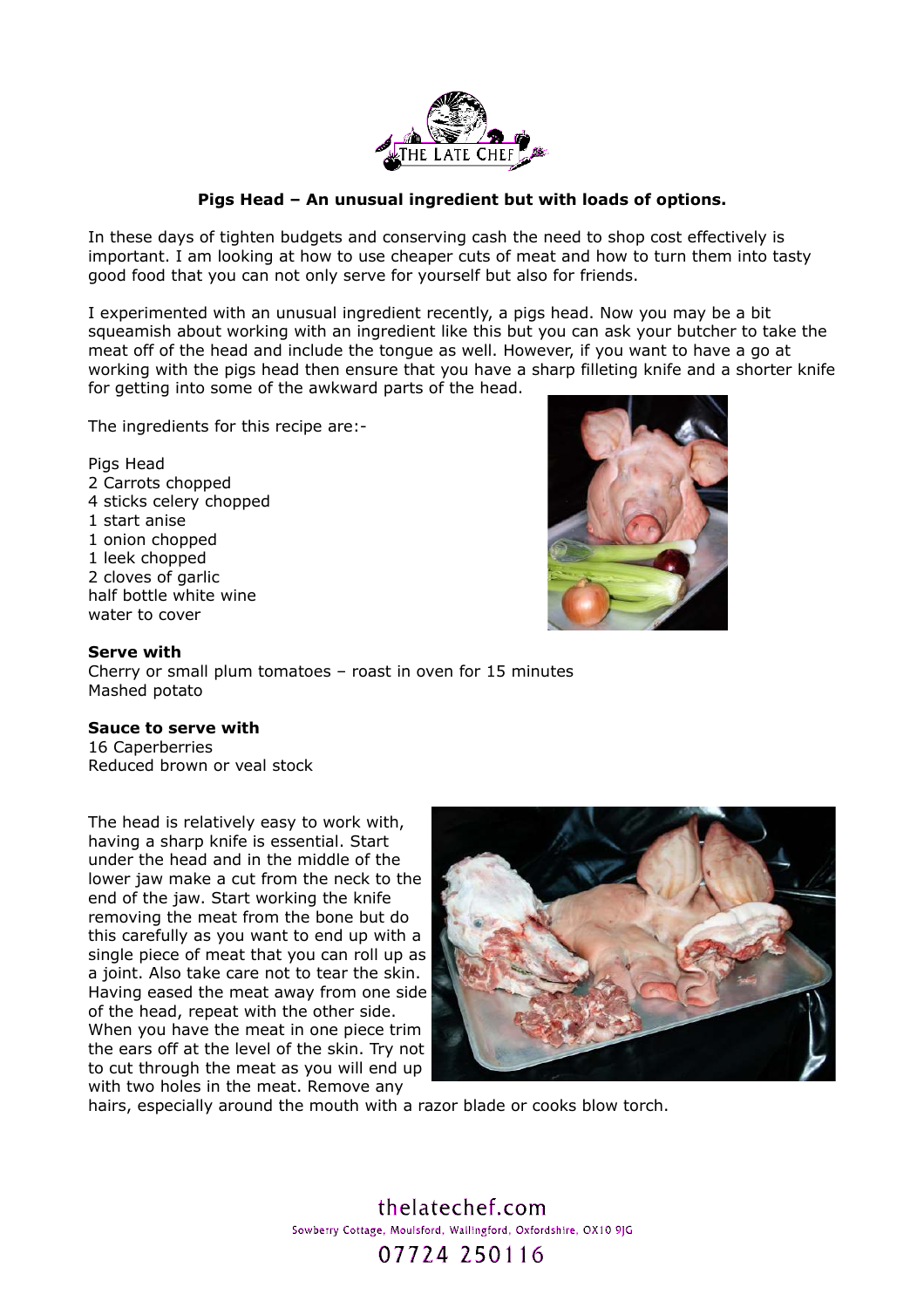

The next stage, having removed the meat from your pigs head is to season and roll the joint, wrapping it with clingfilm. Ensure that you have all the trimmings including the tongue sliced up into pieces laid inside the joint. At this point you can season the joint with salt and pepper. IF you like you can season with additional flavours, such as sage, marjoram or ginger and coriander. These add an extra twist on the flavour of the end dish.



Roll as tightly as you can. If you have a fish kettle you should be able to lay the joint inside the kettle. If not use a deep oven proof dish. Place the rolled joint into the dish, cover with the white wine, chopped vegetables and water. Cover and place in a preheated oven (140C) for 4- 5 hours (an hour less if using a fan oven).

When cooked let the pig cool and remove from the dish when you can handle the rolled joint. You will find that the joint has expanded and stretched the clingfilm. Remove the clingflim and roll it again more tightly. Ensure that the meat is watertight as you will need to chill it down in iced cold water.

> thelatechef.com Sowberry Cottage, Moulsford, Wallingford, Oxfordshire, OX10 9JG 07724 250116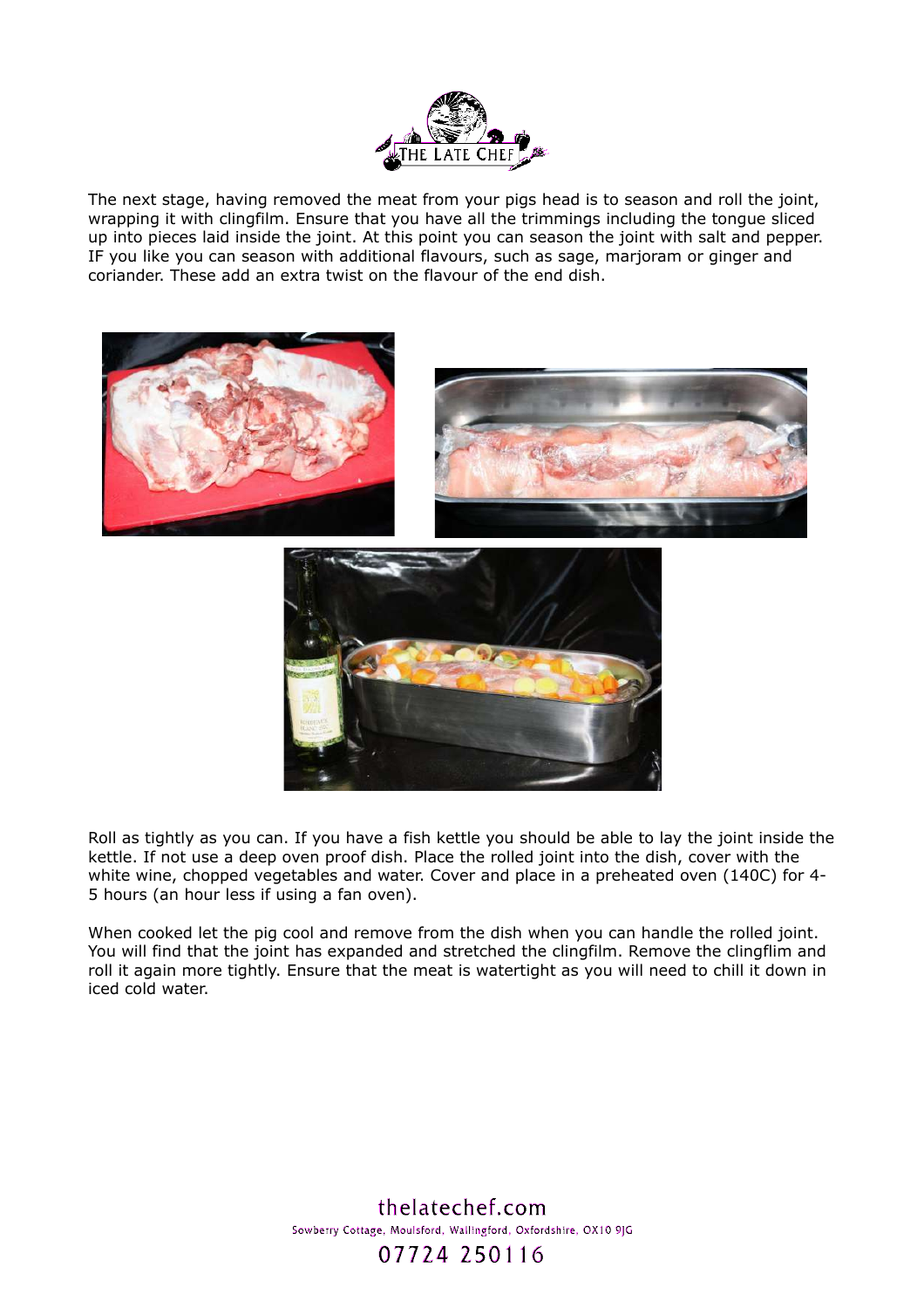

Once your rolled joint is cooled you can then slice it in to portions (ideally 1-2 inches thick). Pan fry these and when sufficiently browned put in the oven to crisp the skin. While you are doing this prepare some mashed potato. Also roast the tomatoes in a foil wrapper with a bit of oil and seasoning.



For the sauce reduce the stock down from 500ml to 250ml and warm the caperberries in the reduction before pouring on the meat. You can serve the dish with vegetables that are in season.

You can vary the sauce by taking some stock (chicken or ham) reducing it down, adding a little Calvados and then add the caperberries, thicken if required with some butter or a little cornflour.

Place the potato on the plate and place the meat on top, cover with the tomatoes and sauce.